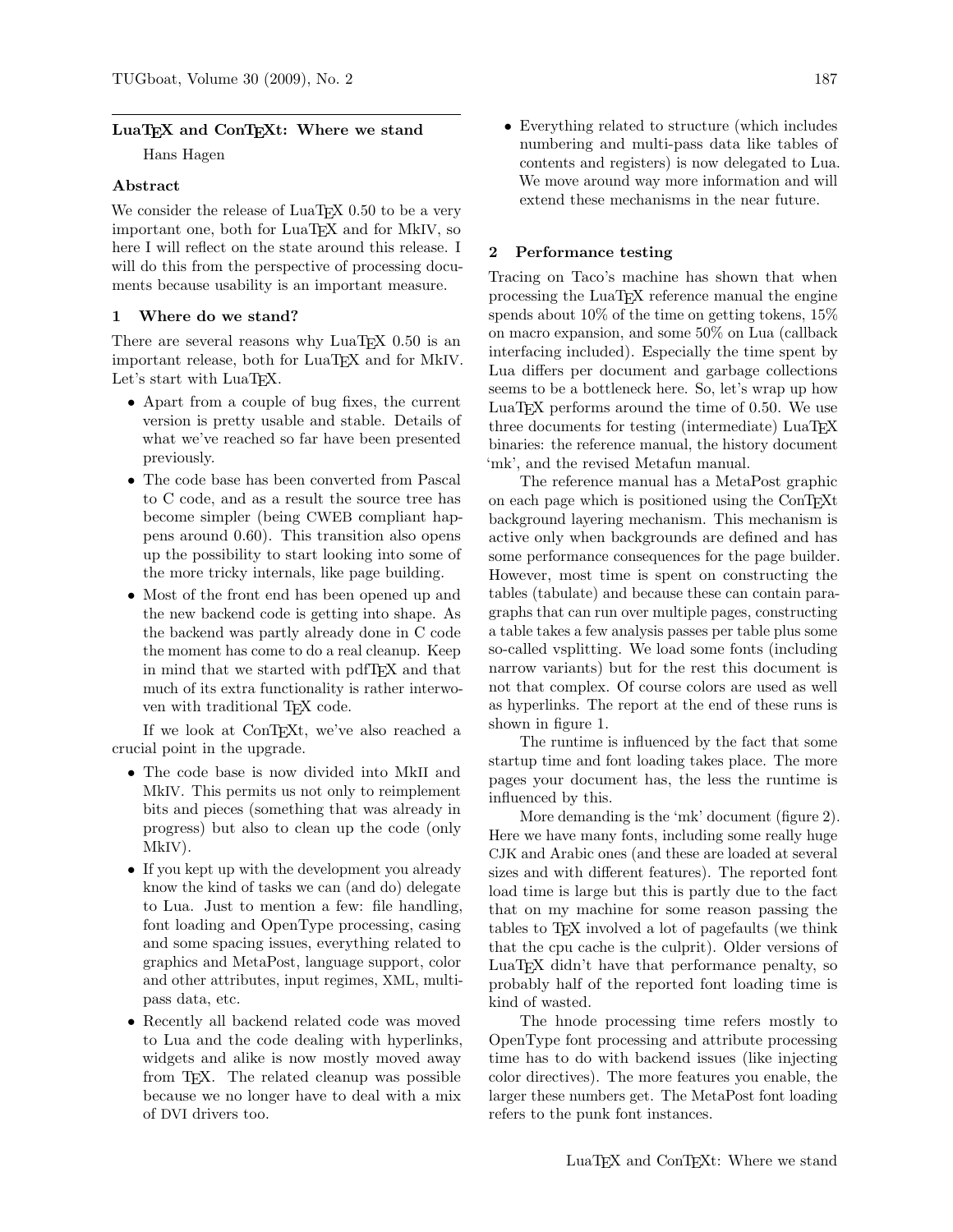| input load time                            | $-0.109$ seconds                                                   |  |  |  |  |
|--------------------------------------------|--------------------------------------------------------------------|--|--|--|--|
| stored bytecode data                       | - 184 modules, 45 tables, 229 chunks                               |  |  |  |  |
|                                            | node list callback tasks $-4$ unique tasks, 4 created, 20980 calls |  |  |  |  |
|                                            | cleaned up reserved nodes - 29 nodes, 10 lists of 1427             |  |  |  |  |
| node memory usage                          | - 19 glue_spec, 2 dir                                              |  |  |  |  |
| h-node processing time                     | - 0.312 seconds including kernel                                   |  |  |  |  |
| attribute processing time $-1.154$ seconds |                                                                    |  |  |  |  |
| used backend                               | - pdf (backend for directly generating pdf output)                 |  |  |  |  |
| loaded patterns                            | $-$ en:us:pat:exc:2                                                |  |  |  |  |
| jobdata time                               | - 0.078 seconds saving, 0.047 seconds loading                      |  |  |  |  |
| callbacks                                  | - direct: 86692, indirect: 13364, total: 100056                    |  |  |  |  |
| interactive elements                       | - 178 references, 356 destinations                                 |  |  |  |  |
| v-node processing time                     | $-0.062$ seconds                                                   |  |  |  |  |
| loaded fonts                               | $-43$ files:                                                       |  |  |  |  |
| fonts load time                            | $-1.030$ seconds                                                   |  |  |  |  |
| metapost processing time                   | - 0.281 seconds, loading: 0.016 seconds,                           |  |  |  |  |
|                                            | execution: 0.156 seconds, n: 161                                   |  |  |  |  |
| result saved in file                       | - luatexref-t.pdf                                                  |  |  |  |  |
| luatex banner                              | - this is luatex, version beta-0.42.0                              |  |  |  |  |
| control sequences                          | $-31880$ of 147189                                                 |  |  |  |  |
| current memory usage                       | $-106$ MB (ctx: 108 MB)                                            |  |  |  |  |
| runtime                                    | - 12.433 seconds, 164 processed pages,                             |  |  |  |  |
|                                            | 164 shipped pages, 13.191 pages/second                             |  |  |  |  |

Figure 1: Timing reports for the LuaTEX reference manual.

| input load time                           | $-0.125$ seconds                                                  |  |  |  |
|-------------------------------------------|-------------------------------------------------------------------|--|--|--|
| stored bytecode data                      | - 184 modules, 45 tables, 229 chunks                              |  |  |  |
|                                           | node list callback tasks - 4 unique tasks, 4 created, 24295 calls |  |  |  |
|                                           | cleaned up reserved nodes - 116 nodes, 29 lists of 1411           |  |  |  |
| node memory usage                         | - 21 attribute, 23 glue_spec, 7 attribute_list,                   |  |  |  |
|                                           | 7 local_par, 2 dir                                                |  |  |  |
| h-node processing time                    | - 1.763 seconds including kernel                                  |  |  |  |
| attribute processing time - 2.231 seconds |                                                                   |  |  |  |
| used backend                              | - pdf (backend for directly generating pdf output)                |  |  |  |
| loaded patterns                           | - en:us:pat:exc:2 en-gb:gb:pat:exc:3 nl:nl:pat:exc:4              |  |  |  |
| language load time                        | $-0.094$ seconds, n=4                                             |  |  |  |
| jobdata time                              | - 0.062 seconds saving, 0.031 seconds loading                     |  |  |  |
| callbacks                                 | - direct: 98199, indirect: 20257, total: 118456                   |  |  |  |
| xml load time                             | - 0.000 seconds, lpath calls: 46, cached calls: 31                |  |  |  |
| v-node processing time                    | $-0.234$ seconds                                                  |  |  |  |
| loaded fonts                              | $-69$ files:                                                      |  |  |  |
| fonts load time                           | $-28.205$ seconds                                                 |  |  |  |
| metapost processing time                  | - 0.421 seconds, loading: 0.016 seconds,                          |  |  |  |
|                                           | execution: 0.203 seconds, n: 65                                   |  |  |  |
| graphics processing time                  | - 0.125 seconds including tex, n=7                                |  |  |  |
| result saved in file                      | - mk.pdf                                                          |  |  |  |
| metapost font generation                  | - 0 glyphs, 0.000 seconds runtime                                 |  |  |  |
| metapost font loading                     | - 0.187 seconds, 40 instances,                                    |  |  |  |
|                                           | 213.904 instances/second                                          |  |  |  |
| luatex banner                             | - this is luatex, version beta-0.42.0                             |  |  |  |
| control sequences                         | $-34449$ of 147189                                                |  |  |  |
| current memory usage                      | - 454 MB (ctx: 465 MB)                                            |  |  |  |
| runtime                                   | - 50.326 seconds, 316 processed pages,                            |  |  |  |
|                                           | 316 shipped pages, 6.279 pages/second                             |  |  |  |

Figure 2: Timing reports for the 'mk' document.

Looking at the Metafun manual one might expect that one needs even more time per page but this is not true. We use OpenType fonts in base mode as we don't use fancy font features (base mode uses traditional TEX methods). Most interesting here is the time involved in processing MetaPost graphics. There are a lot of them (1772) and in addition we have 7 calls to independent ConTEXt runs that take one third of the total runtime. About half of the runtime involves graphics. See figure 3.

By now it will be clear that processing a document takes a bit of time. However, keep in mind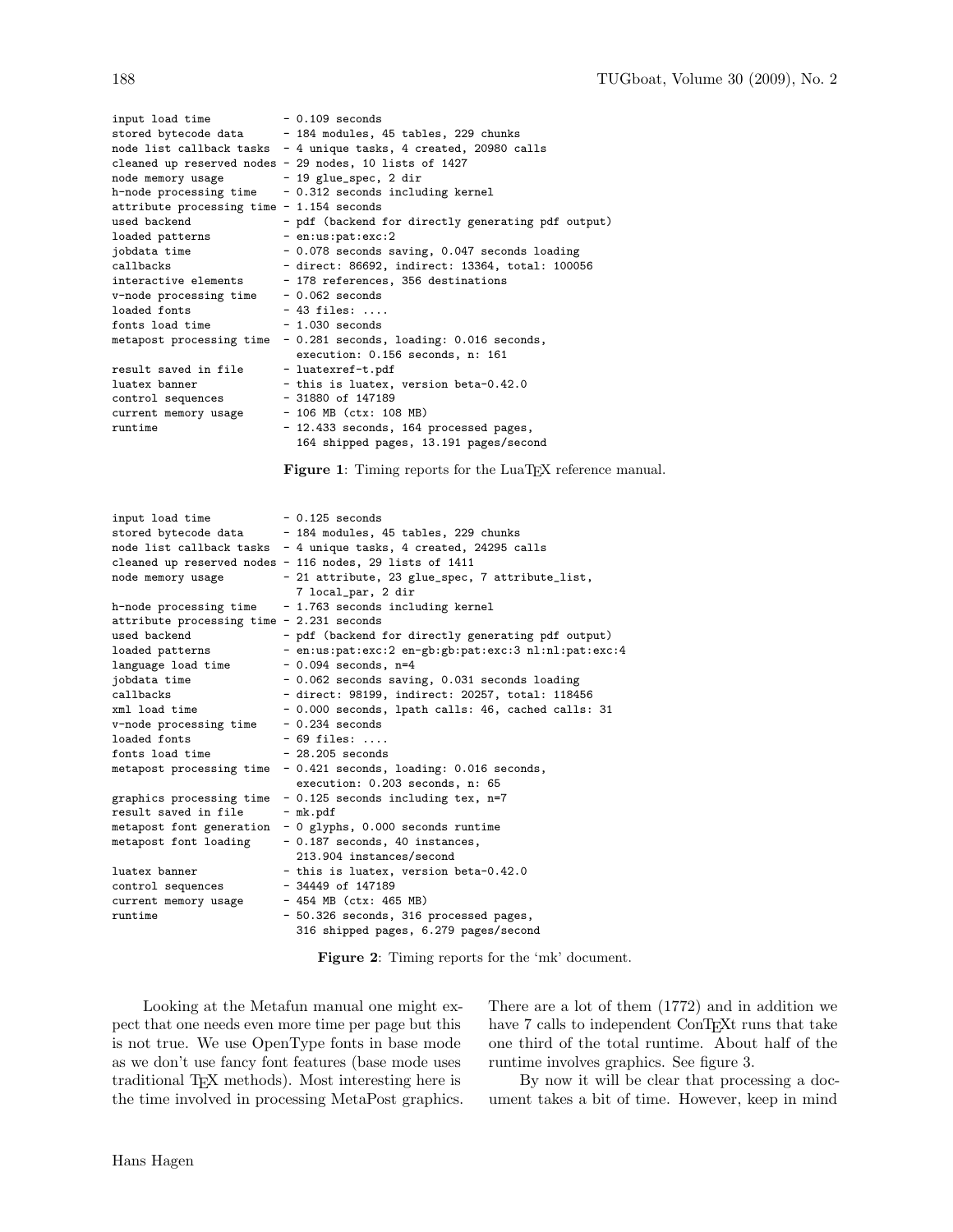| input load time                           |                                          | $-0.109$ seconds                                                  |  |  |  |  |
|-------------------------------------------|------------------------------------------|-------------------------------------------------------------------|--|--|--|--|
| stored bytecode data                      |                                          | - 184 modules, 45 tables, 229 chunks                              |  |  |  |  |
|                                           |                                          | node list callback tasks - 4 unique tasks, 4 created, 33510 calls |  |  |  |  |
|                                           |                                          | cleaned up reserved nodes - 39 nodes, 93 lists of 1432            |  |  |  |  |
| node memory usage                         |                                          | - 249 attribute, 19 glue_spec, 82 attribute_list,                 |  |  |  |  |
|                                           |                                          | 85 local_par, 2 dir                                               |  |  |  |  |
| h-node processing time                    |                                          | - 0.562 seconds including kernel                                  |  |  |  |  |
| attribute processing time - 2.512 seconds |                                          |                                                                   |  |  |  |  |
| used backend                              |                                          | - pdf (backend for directly generating pdf output)                |  |  |  |  |
| loaded patterns                           |                                          | - en:us:pat:exc:2                                                 |  |  |  |  |
| jobdata time                              |                                          | - 0.094 seconds saving, 0.031 seconds loading                     |  |  |  |  |
| callbacks                                 |                                          | - direct: 143950, indirect: 28492, total: 172442                  |  |  |  |  |
| interactive elements                      |                                          | - 214 references, 371 destinations                                |  |  |  |  |
| v-node processing time                    |                                          | $-0.250$ seconds                                                  |  |  |  |  |
| loaded fonts                              |                                          | $-45$ files: $1$                                                  |  |  |  |  |
| fonts load time                           |                                          | $-1.794$ seconds                                                  |  |  |  |  |
| metapost processing time                  | - 5.585 seconds, loading: 0.047 seconds, |                                                                   |  |  |  |  |
|                                           |                                          | execution: 2.371 seconds, n: 1772,                                |  |  |  |  |
|                                           |                                          | external: 15.475 seconds (7 calls)                                |  |  |  |  |
| mps conversion time                       |                                          | - 0.000 seconds, 1 conversions                                    |  |  |  |  |
| graphics processing time                  |                                          | - 0.499 seconds including tex, n=74                               |  |  |  |  |
| result saved in file                      |                                          | - metafun.pdf                                                     |  |  |  |  |
| luatex banner                             |                                          | - this is luatex, version beta-0.42.0                             |  |  |  |  |
| control sequences                         |                                          | $-32587$ of 147189                                                |  |  |  |  |
| current memory usage                      |                                          | $-113$ MB (ctx: 115 MB)                                           |  |  |  |  |
| runtime                                   |                                          | - 43.368 seconds, 362 processed pages,                            |  |  |  |  |
|                                           |                                          | 362 shipped pages, 8.347 pages/second                             |  |  |  |  |

Figure 3: Timing reports for the Metafun manual.

that these documents are a bit atypical. Although . . . the average ConTEXt document probably uses color (including color spaces that involve resource management), and has multiple layers, which involves some testing of the about 30 areas that make up the page. And there is the user interface that comes with a price.

# 3 Fonts and performance

It might be good to say a bit more about fonts. In ConTEXt we use symbolic names and often a chain of them, so the abstract SerifBold resolves to MyNiceFontSerif-Bold which in turn resolves to mnfs-bold.otf. As X<sub>T</sub>IFX introduced lookup by internal (or system) fontname instead of filename, MkII also provides that method but MkIV adds some heuristics to it. Users can specify font sizes in traditional TEX units but also relative to the body font. All this involves a bit of expansion (resolving the chain) and parsing (of the specification). At each of the levels of name abstraction we can have associated parameters, like features, fallbacks and more. Although these mechanisms are quite optimized this still comes at a performance price.

Also, in the default MkIV font setup we use a couple more font variants (as they are available in Latin Modern). We've kept definitions sort of dynamic so you can change them and combine them in many ways. Definitions are collected in typescripts which are filtered. We support multiple mixed font

sets which takes a bit of time to define but switching is generally fast. Compared to MkII the model lacks the (font) encoding and case handling code (here we gain speed) but it now offers fallback fonts (replaced ranges within fonts) and dynamic OpenType font feature switching. When used we might lose a bit of processing speed although fewer definitions are needed which gets us some back. The font subsystem is anyway a factor in the performance, if only because more complex scripts or font features demand extensive node list parsing.

Processing The T<sub>E</sub>Xbook with LuaT<sub>E</sub>X on Taco's machine takes some 3.5 seconds in pdfTEX and 5.5 seconds in LuaTEX. This is because LuaTEX internally is Unicode and has a larger memory space. The few seconds more runtime are consistent with this. One of the reasons that The T<sub>E</sub>Xbook processes fast is that the font system is not that complex and has hardly any overhead, and an efficient output routine is used. The format file is small and the macro set is optimal for the task. The coding is rather low level so to say (no layers of interfacing). Anyway, 100 pages per second is not bad at all and we don't come close with ConTEXt and the kind of documents that we produce there.

## 4 Engine performance comparisons

This made me curious as to how fast really dumb documents could be processed. It does not make sense to compare plain T<sub>EX</sub> and ConTEXt because